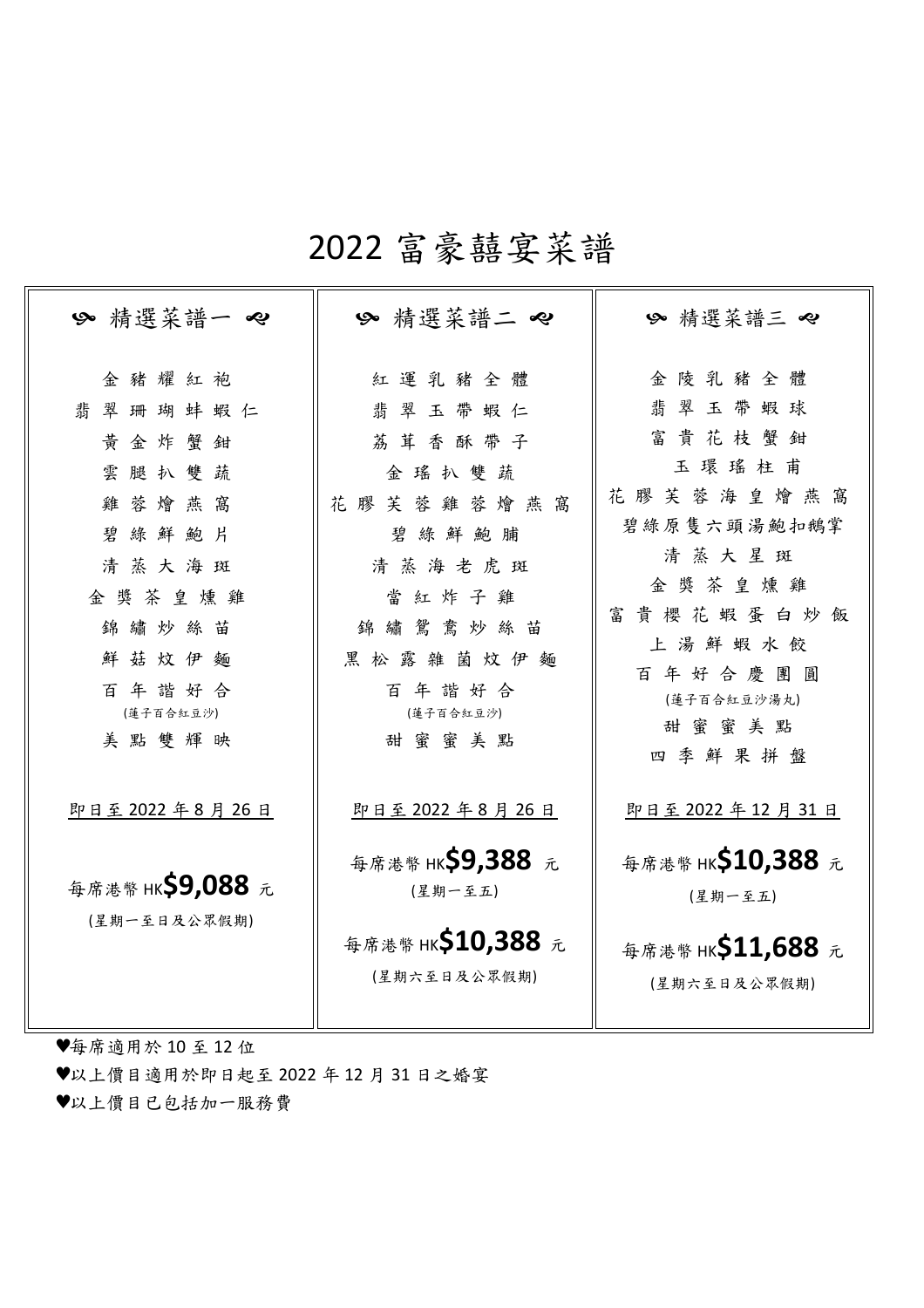## **2022** 富豪囍宴精選套餐 **Wedding Privileges**

| 尊享婚宴優惠<br><b>Wedding Privileges</b>                                                                                          | 中式 6 席起<br>Chinese 6 tables<br>or above | 中式 10 席起<br>Chinese 10 tables<br>or above | 中式 15 席起<br>Chinese 15 tables<br>or above | 中式 25 席起<br>Chinese 25 tables<br>or above |
|------------------------------------------------------------------------------------------------------------------------------|-----------------------------------------|-------------------------------------------|-------------------------------------------|-------------------------------------------|
| 蜜月客房1晚住宿<br>One night accommodation with honeymoon amenities                                                                 |                                         | 高級客房<br>Superior Room                     | 高級客房<br><b>Superior Room</b>              | 行政套房<br><b>Executive Suite</b>            |
| 婚宴當日3小時豪華平治花車連司機接送服務<br>Chauffeured Mercedes Benz limousine service for 3 hours on wedding day                               |                                         |                                           |                                           |                                           |
| 席間無限量供應精選汽水、橙汁及指定啤酒3小時<br>Unlimited serving of soft drinks, orange juice and house beer for 3 hours                          |                                         |                                           |                                           |                                           |
| 奉送精美邀請柬(每席8套,不包括印刷)<br>Complimentary invitation card (8 sets per table, excluding printing)                                  |                                         |                                           |                                           |                                           |
| 贈送鮮果忌廉蛋糕<br>Complimentary fresh fruit cream cake                                                                             | 3 磅 pounds                              | 5 磅 pounds                                | 8 磅 pounds                                | 10 磅 pounds                               |
| 贈送雜果賓治<br>Complimentary fruit punch                                                                                          | 1 杯 Glass<br><b>每位 Per Person</b>       | 1 小時 Hour                                 | 1 小時 Hour                                 | 2 小時 Hours                                |
| 贈送餐前小食<br>Complimentary Pre-dinner refreshment                                                                               |                                         | 3 打 dozens                                | 5 打 dozens                                | 8 打 dozens                                |
| 麻雀耍樂設施及茗茶<br>Mahjong entertainment with Chinese tea served                                                                   |                                         |                                           |                                           |                                           |
| 免費泊車券<br>Complimentary hotel parking voucher                                                                                 |                                         | 1 小時 Hour<br>每席 Per Table                 | 1 小時 Hour<br>每席 Per Table                 | 1 小時 Hour<br>每席 Per Table                 |
| 華麗結婚蛋糕模型供切餅儀式及拍照用<br>Dummy wedding cake for cutting ceremony & photo shooting                                                |                                         |                                           |                                           |                                           |
| 贈送婚宴背景佈置(金色正楷英文字)<br>Complimentary wedding backdrop with gold wordings                                                       |                                         |                                           |                                           |                                           |
| 全場華麗椅套及每席、接待處絲花擺設<br>Seat covers for all dining chairs, silk floral centerpiece for each dining table<br>and reception table |                                         |                                           |                                           |                                           |
| 每席免收1瓶自攜洋酒或烈酒開瓶費<br>Free corkage for one bottle of self-brought-in spirits / wine per table                                  |                                         |                                           |                                           |                                           |
| 免費享用音響、電視及液晶投影機設備<br>Complimentary use of audio-visual equipment and LCD projector with<br>screen                            |                                         |                                           |                                           |                                           |
| 惠顧滿月酒席或百日宴將享9折優惠<br>10% discount on Full Moon Banquet or 100 Days Celebration Package                                        |                                         |                                           |                                           |                                           |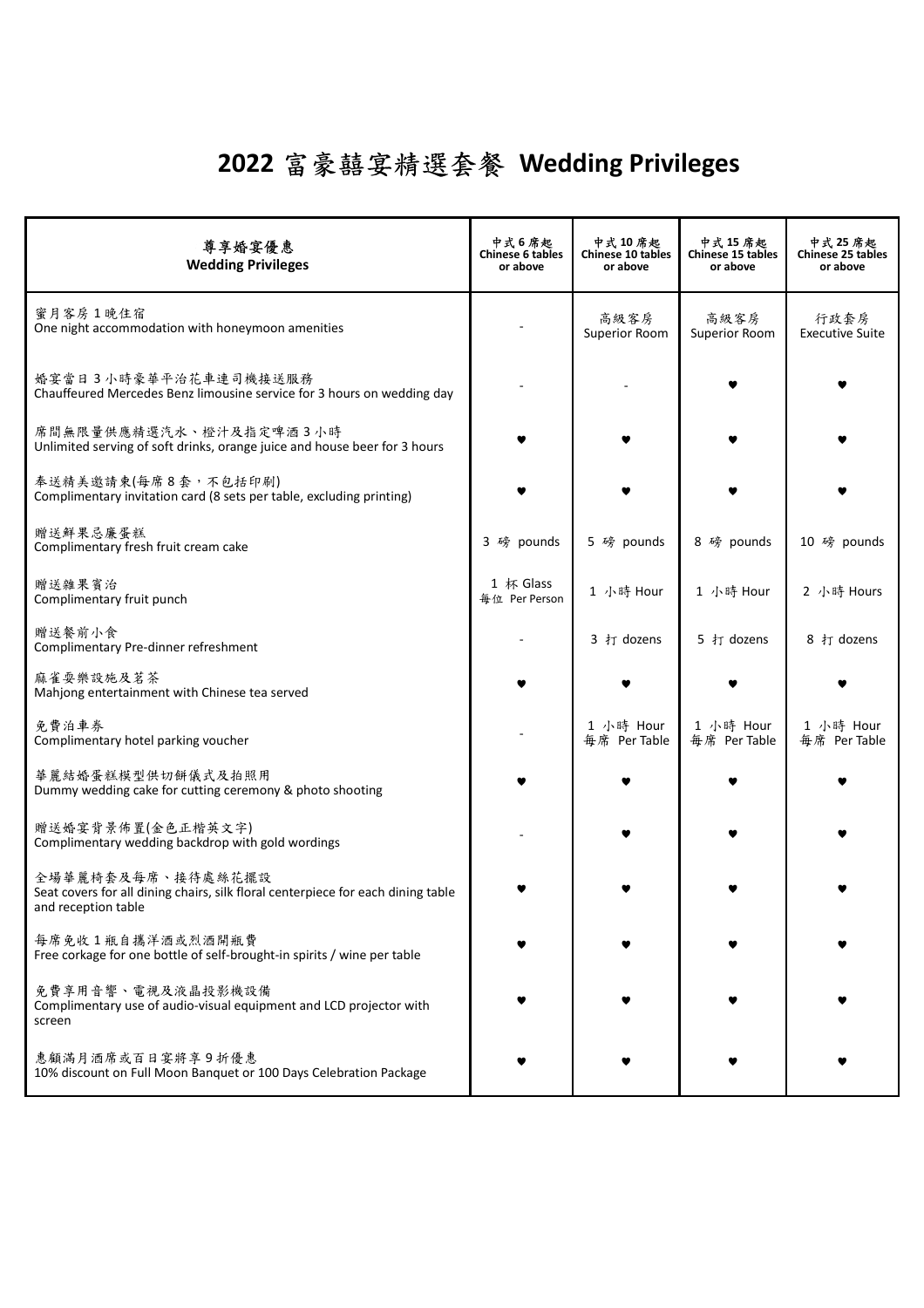## 凡惠顧 **10** 席或以上**,** 即可享有以下優惠**:**

**For a minimum reservation of 10 tables, you are entitled to enjoy the following privileges:**

- 新婚蜜月標準客房住宿1晚 (下午3時後入住) 1 night accommodation in Superior Room (check-in from 3pm)
- 敬送祝酒汽酒 1 瓶 Complimentary 1 bottle of sparkling wine
- 婚宴消費滿 10萬元可獲富豪國際酒店集團送出富豪餐飲會籍 Regal VIP Card 之 1 年會籍,讓您盡 享非凡餐飲優惠
	- Wedding party at Regal Hotels at minimum spending of \$100,000 or above to receive a Regal VIP Card Membership
- $\lceil$  Koon Nam Wah  $\lceil$  租借中式或西式禮服 85 折優惠 'Koon Nam Wah' – 15% discount on tuxedo or dress rental package
- 蒙娜麗莎」免費服務 ~ 婚紗攝影套餐或外租禮券價值港幣 4,888 元(A1 或 A2 任選其一); 外勤 新娘試化妝試髮型服務半價 (原價港幣 1,100元);婚禮攝錄影套餐(Package B 或以上),送: 早 拍晚播製作片段

Monalisa Bridal Salon - Complimentary wedding portrait package or wedding gown and evening dress rental package at \$4,888 (Package A1 or A2), 50 % off wedding day make-up and hair dressing trial service (original price \$1,100), complimentary same day wedding highlight editing (original price \$1,650) for purchasing wedding day photography and video service package B or above

- 「Lawrance Chui Workshop」婚紗攝影套餐 85 折優惠 'Lawrance Chui Workshop' 15% discount on wedding dress photography package
- 「葆露絲」功能內衣(1件)7折;免費享用「一對一塑身教室」(一般零售價:港幣 500 元) Bonluxe – 30% discount on one Foundation Lingerie. One time of "Bonluxe Perfect Body Figure Analysis" (original price HK\$500)
- 「MODE Limited」惠顧 MODE Tuxedo-男士禮服外租或度身訂造服務滿港幣 3,000 元,可作港幣 500 元使用; 惠顧 Urban by MODE-任何西裝買走服務, 即享有正價 8 折優惠 MODE Limited - \$500 discount for tuxedo rental package or tailor-made service with minimum spending of \$3,000. 20% discount on purchasing any suit at Urban by MODE.
- 「繽紛」於 Brightime 選購鮮花婚禮花藝滿港幣 1,500 元或以上, 全單減港幣\$200 元; 凡訂購花 球, 可半價自選一個場地佈置項目 Brighten - \$200 discount upon purchase of wedding floral items at minimum spending of \$1,500 or
- above at Brightime. 50% discount on venue decoration service upon purchase of wedding bouquet 「羅勤芳專業大妗」惠顧全日大妗服務、婚禮統籌或婚宴司儀可享有港幣 1,000 元現金優惠 Lo Kan Fong Chinese LiYi - \$1,000 cash coupon upon purchase of Full Day Chinese Wedding Master Package, Wedding Plan or Wedding MC
- 「Grand Forest」港幣 1,000 元婚宴場地佈置現金券 (港幣 1,000 元之現金優惠適用於指定婚宴場 地佈置服務) 'Grand Forest' - \$1,000 cash coupon upon purchase of designated package(s) of wedding banquet
- decoration. 「奇華餅家」訂購中式嫁喜禮餅及禮餅券尊享8折優惠
- Kee Wah Bakery Limited 20% discount upon purchase of Chinese wedding cake and coupon 「安記海味有限公司」嫁囍結婚禮籃9折優惠: 正價貨品 95 折優惠
- On Kee Seafood Company Ltd 10% discount on wedding hampers. 5% discount on regular-priced items

### 凡惠顧 15 席或以上, 即可享有 3 小時豪華轎車(車款: Benz W220) 連司機接送, 如額外超時收費每小 時港幣 800 元,所有隧道或泊車費均由使用者自付

For a minimum reservation of 15 tables, you are entitled to enjoy 3 hours for Chauffeured limousine service (Benz W220) with driver. All fares such as tunnel fee and parking fee are excluded from the package. Extra \$800 per hour will be charged for exceeding 3 hours